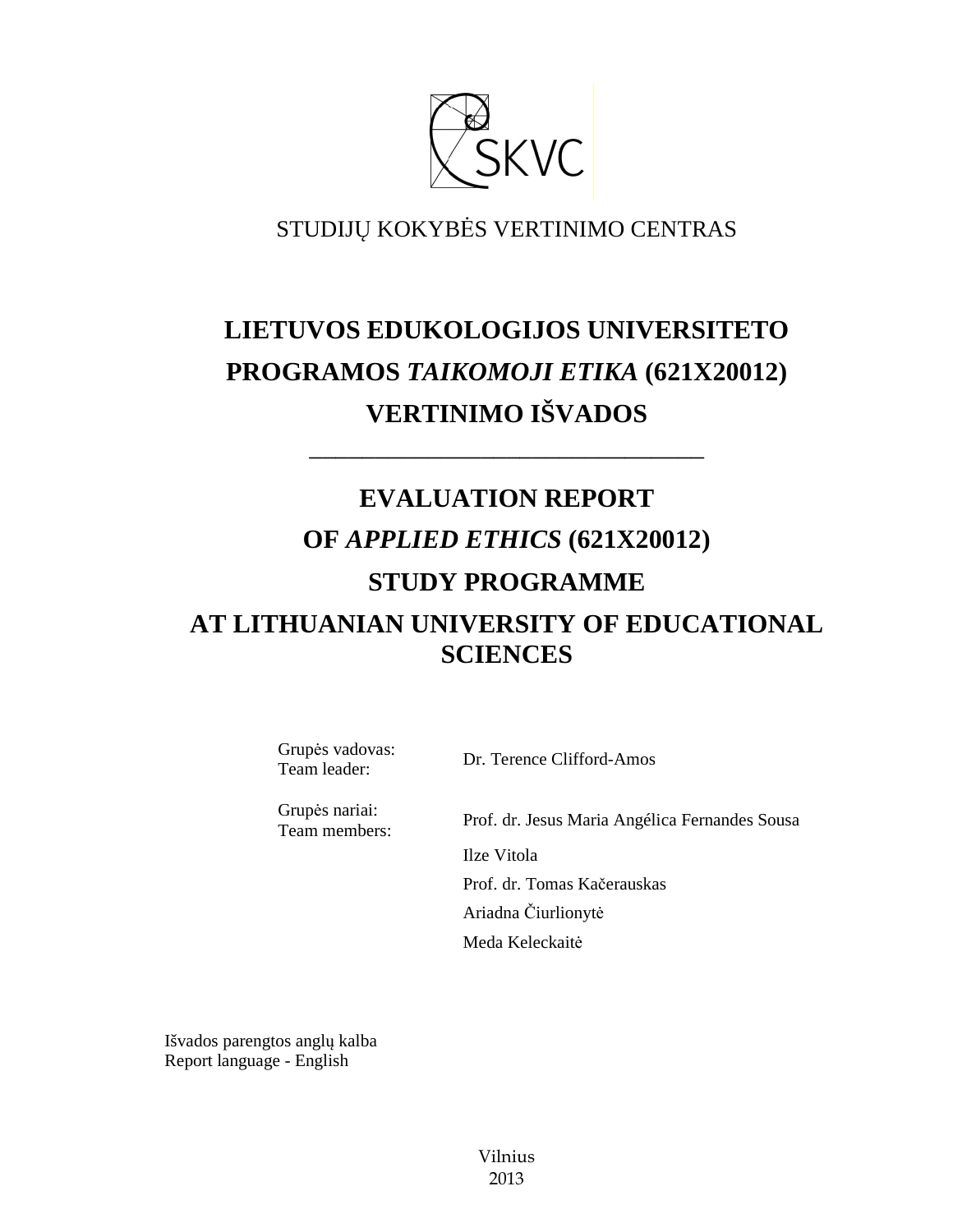# **DUOMENYS APIE ĮVERTINTĄ PROGRAMĄ**

| Studijų programos pavadinimas                           | Taikomoji etika                   |
|---------------------------------------------------------|-----------------------------------|
| Valstybinis kodas                                       | 621X20012                         |
| Studijų sritis                                          | socialiniai mokslai               |
| Studijų kryptis                                         | Edukologija                       |
| Studijų programos rūšis                                 | universitetinės studijos          |
| Studijų pakopa                                          | antroji                           |
| Studijų forma (trukmė metais)                           | nuolatinė (2)                     |
| Studijų programos apimtis kreditais                     | <b>120 ECTS</b>                   |
| Suteikiamas laipsnis ir (ar) profesinė<br>kvalifikacija | Edukologijos magistras, mokytojas |
| Studijų programos įregistravimo data                    | 1997-05-19                        |

# **INFORMATION ON EVALUATED STUDY PROGRAMME**

–––––––––––––––––––––––––––––––

| Title of the study programme                           | <b>Applied Ethics</b>        |
|--------------------------------------------------------|------------------------------|
| State code                                             | 621X20012                    |
| Study area                                             | <b>Social Sciences</b>       |
| Study field                                            | Educology                    |
| Kind of the study programme                            | university studies           |
| <b>Study Cycle</b>                                     | Second                       |
| Study mode (length in years)                           | full time $(2)$              |
| Volume of the study programme in credits               | <b>120 ECTS</b>              |
| Degree and (or) professional qualifications<br>awarded | Master's degree in Education |
| Date of registration of the study programme            | 1997-05-19                   |

Studijų kokybės vertinimo centras

The Centre for Quality Assessment in Higher Education

©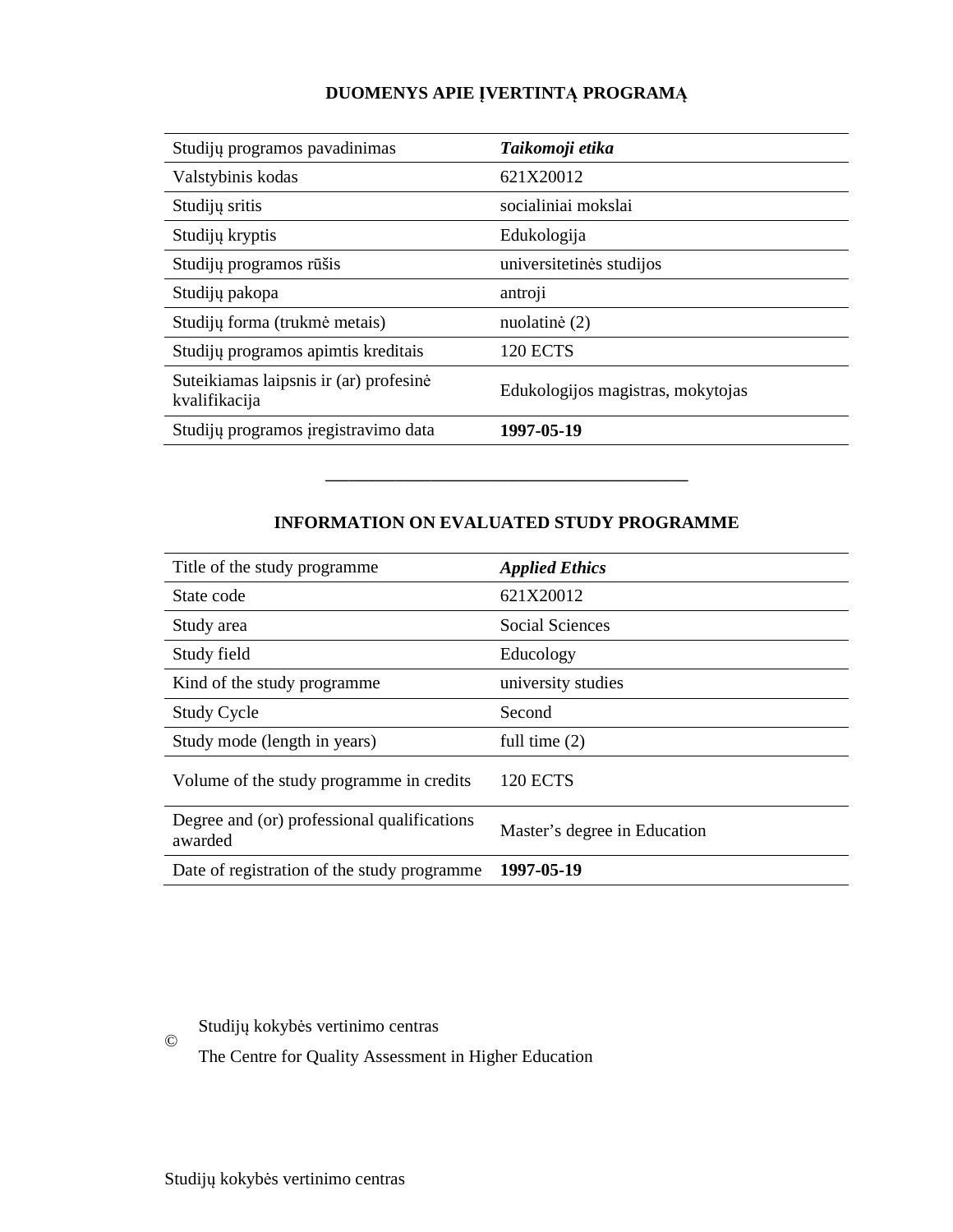# **CONTENTS**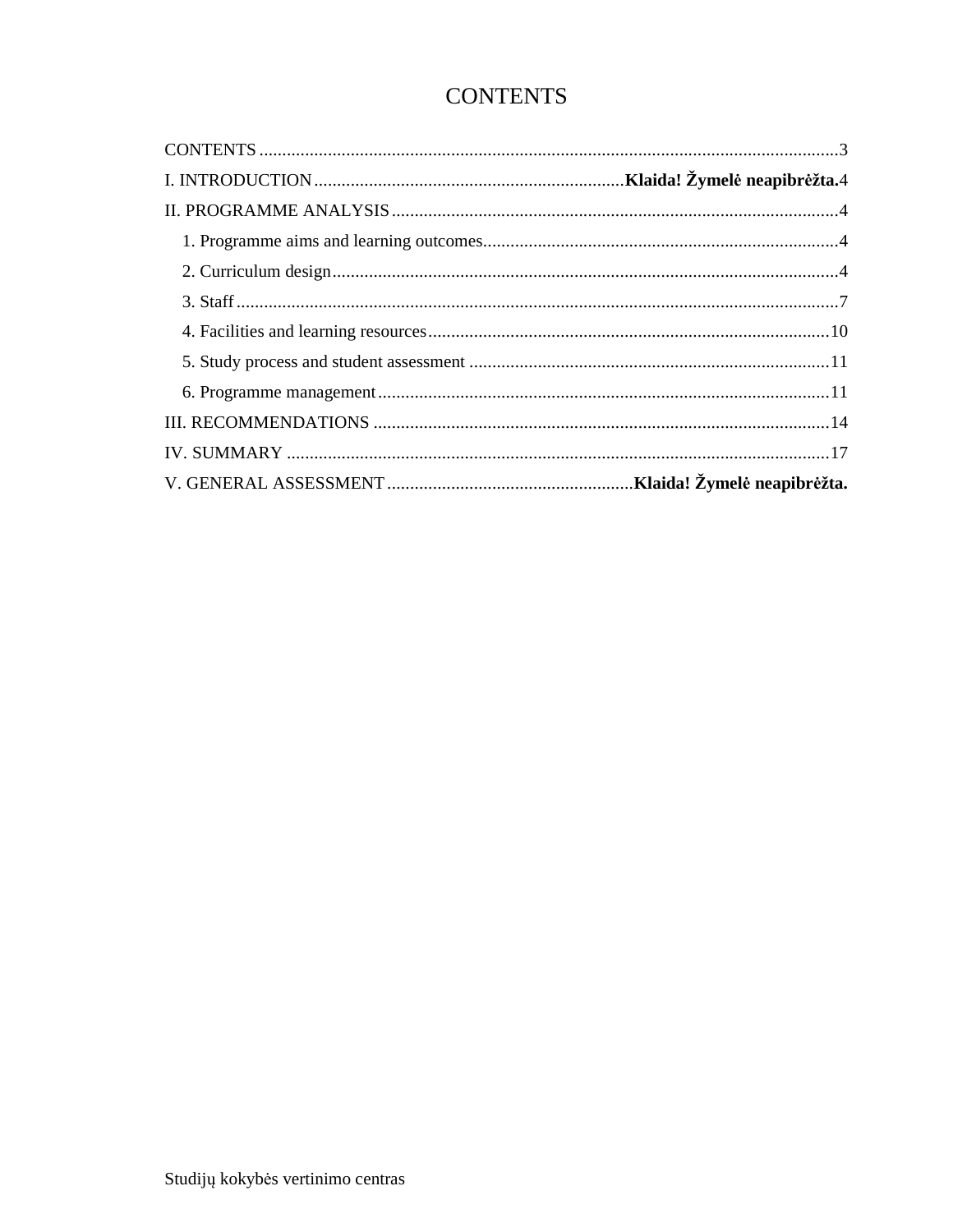#### 1 INTRODUCTION

This report evaluates the *Applied Ethics* programme, established and delivered at the Lithuanian University of Educational Sciences, Vilnius. The implementation of the Master Study Programme of *Applied Ethics* began in the Department of Ethics Didactics (also in the SAR referred to as the Department of Didactics of Ethics) of the Faculty of Educational Science (1 of the 7 Faculties) at the Lithuanian University of Educational Sciences in 1997. The last expert assessment of the study programme was carried out in October-November 2005, following which, the study programme received full accreditation. The current programme was accredited until 2013.12.31.

The Master Study Programme of *Applied Ethics*, implemented in LUES, is the only programme in Lithuania which trains specialists in *Applied Ethics* at Master level, and the only one which belongs to the study field of Education in the area of Social Science which trains qualified specialists in *Applied Ethics* who acquire a Master's degree in Education.

The Curricular design 'meets the Description of General Requirements for Master Study Programmes (2010), according to which, the volume of the Master study programme cannot exceed 120 credits and at least 60 credits have to be allocated to the study subjects in the study field. The study subjects established by the University (that prepare for doctoral studies) should not exceed 30 credits and at least 30 credits should be allocated to preparation and defense of the Master paper'. (SAR, p.13, para.2.2.2)

The self-assessment report of the study programme was prepared by academic staff, stakeholders and students comprising 32 members and was submitted for international assessment March 29, 2013. The Reviewers commended the SAR for its integrity, honesty and comprehensive coverage.

An on-site visit by the Reviewers took place on October 7th, 2013. Following the visit, the Reviewers finalised their report, detailing the findings and outcomes for the *Applied Ethics* Master Programme at the Lithuanian University of Educational Sciences.

#### II. PROGRAMME ANALYSIS

#### *1. Programme aims and learning outcomes*

The aim (goal) of the programme set out thus:

'The goal of the university second-cycle (Master) study programme of Applied Ethics is [to] systematically and consistently deepen the competence acquired in first cycle studies, and to develop a highly qualified Master in Applied Ethics, who is able to meet the needs of the society, has acquired contextual knowledge of applied ethics and is able to self-dependently, responsibly and innovatively implement, evaluate and improve [the] contents of applied ethics in general education, non-formal education and higher education schools on the basis of scientific research. The graduates of the Study Programme will acquire general competence in education, learning and professional development, as well as special competences of the construction, investigation, implementation, evaluation and improvement of the contents of applied ethics'. (SAR, p.7, para. 2.1.1)

is laudable in its inclusivity and macro-properties which variously relate to it. The aim is impressive in being encompassing, but would be further enhanced with some academic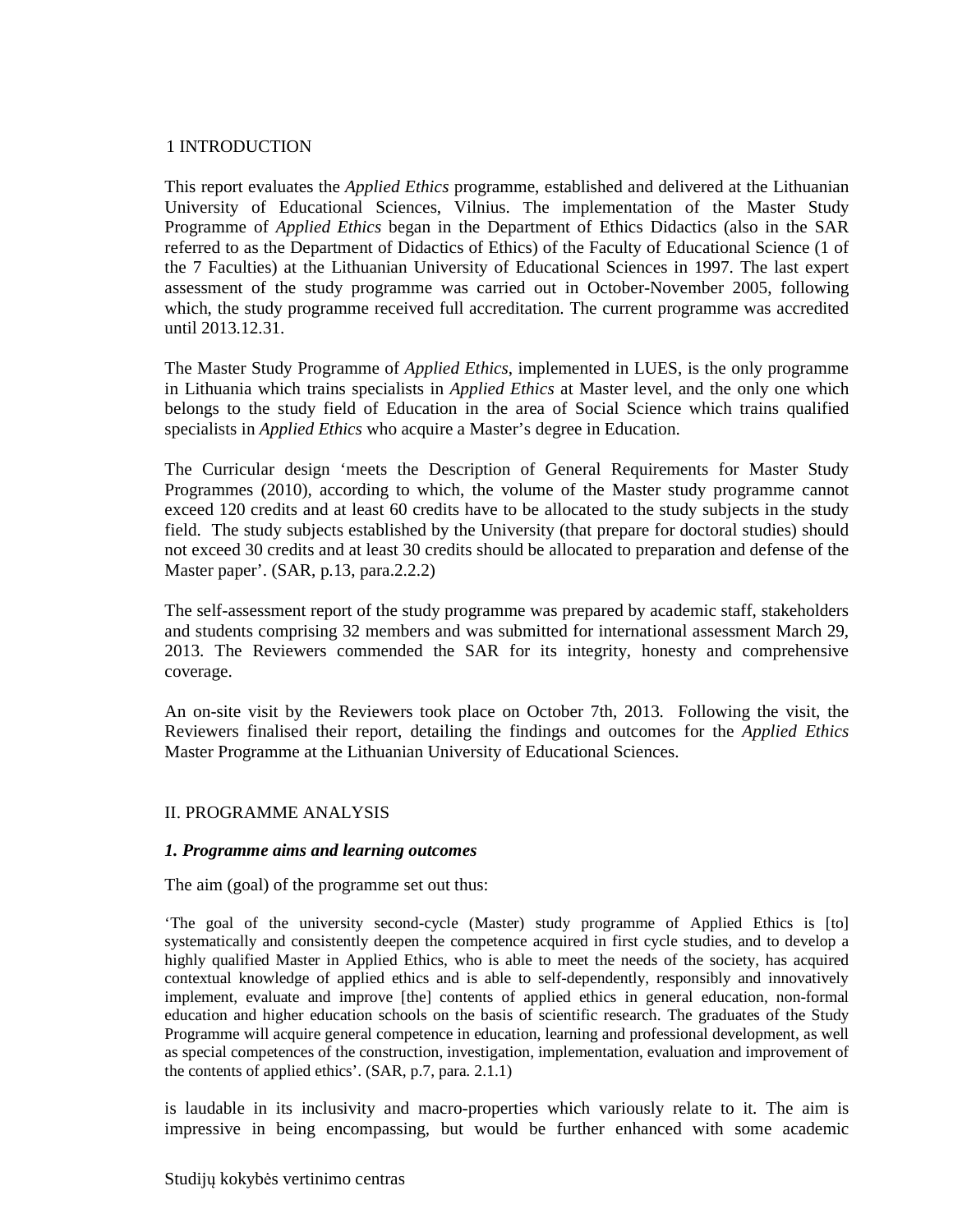localisation and underpinning, so that it is more readily directed to what the targets of overall academic and academically-applied knowledge amount to over the space of 2 years.

The latter part of the aim:

'All the aforesaid competences will enable the graduates to successfully create, maintain and develop sustainable democracy based on the principles of ethics in educational surroundings and in society, and to further continue studies in doctoral studies in the study field of education science' (SAR, p.7, para. 2.1.1)

without additional explication can be read as being a little over-reaching. How, more precisely, does the aim of the programme nurture the power of influence and indeed the transformational capacity to 'create, maintain and develop sustainable democracy…?' This statement could be more fully, yet briefly, explained and presented perhaps in more relative terms, maybe with a footnote in the SAR providing a short explication.

Notwithstanding the small critical commentary above, the programme aim, is however 'generally' clear and accessible, as published, together with the programme learning outcomes on the website of the Lithuanian University of Educational Sciences, Faculty of Educational Science. The aim and learning outcomes are also found on the website of the Advice and Guidance System (AIKOS) of the Ministry of Education and Science at www.aikos.smm.lt and announced during events of Study Fair and Open Days, as well as being stated in the brochure prepared and published by the Department Ethics Didactics and 'distributed during meetings with 11th-12th formers all over the country'. (SAR, p.8, para.215)

The aim can indeed be wholly understood when read in relation to the practical philosophy of the department, outlined during the on-site interviews. The modernising of higher education since Lithuania declared its independence in 1990, has more generally led to a review of curricula and teaching and learning. The historical period of patriotic education has been followed by a new and more openly expressed inter-cultural attitude, which is now highly responsive to individuals, humanistic values and a range of lived-world and educational experiences, including those school pupils whose needs are 'special'. The *Applied Ethics* programme, in responding to individual students and offering variety in content, maintains a developed culture of studentcentred learning and a highly responsive profile to the requirements of schools and employers. All aims and intended learning outcomes are influenced by a collective sense of respect for the subject, a palpable inspirational atmosphere, and a 'belief' in the transformational capability of Ethics. Concomitantly, there is in open evidence, dedicated team work in the applied facets and potential of the Department's work across the subject.

The 12 programme learning outcomes, which are relevantly and topically subdivided into Knowledge and Understanding, Cognitive Skills, Practical Skills, Transferable Skills and Attitudes, are strong in their conception. However, the SAR, p.8, para. 2.1.3, is unclear in the meaning of the statement: *'Despite the problem of assessment, the most important attitude that has to be acquired by an ethics educator is also included into the learning outcomes of the Master Study Programme of Applied Ethics'.* Otherwise, the learning outcomes are wellaggregated and targeted towards the higher learning required at Master level.

The SAR defines relevance to the needs of society labour market in terms of the ability 'to apply the acquired competences in the wide context of different assignments', and further claims that the 'Master Study Programme of Applied Ethics develops competences essential to work in a wide spectrum of assignments'. (SAR, pp.11-12, para.2.1.9.) The SAR also informs that the social partners took an active role in establishment of the learning outcomes for the programme. Moreover, in 2012, the Lithuanian Association of Teachers of Ethics advised on the competences needed as ethics educators, and were asked which of these were most lacking. The outcome was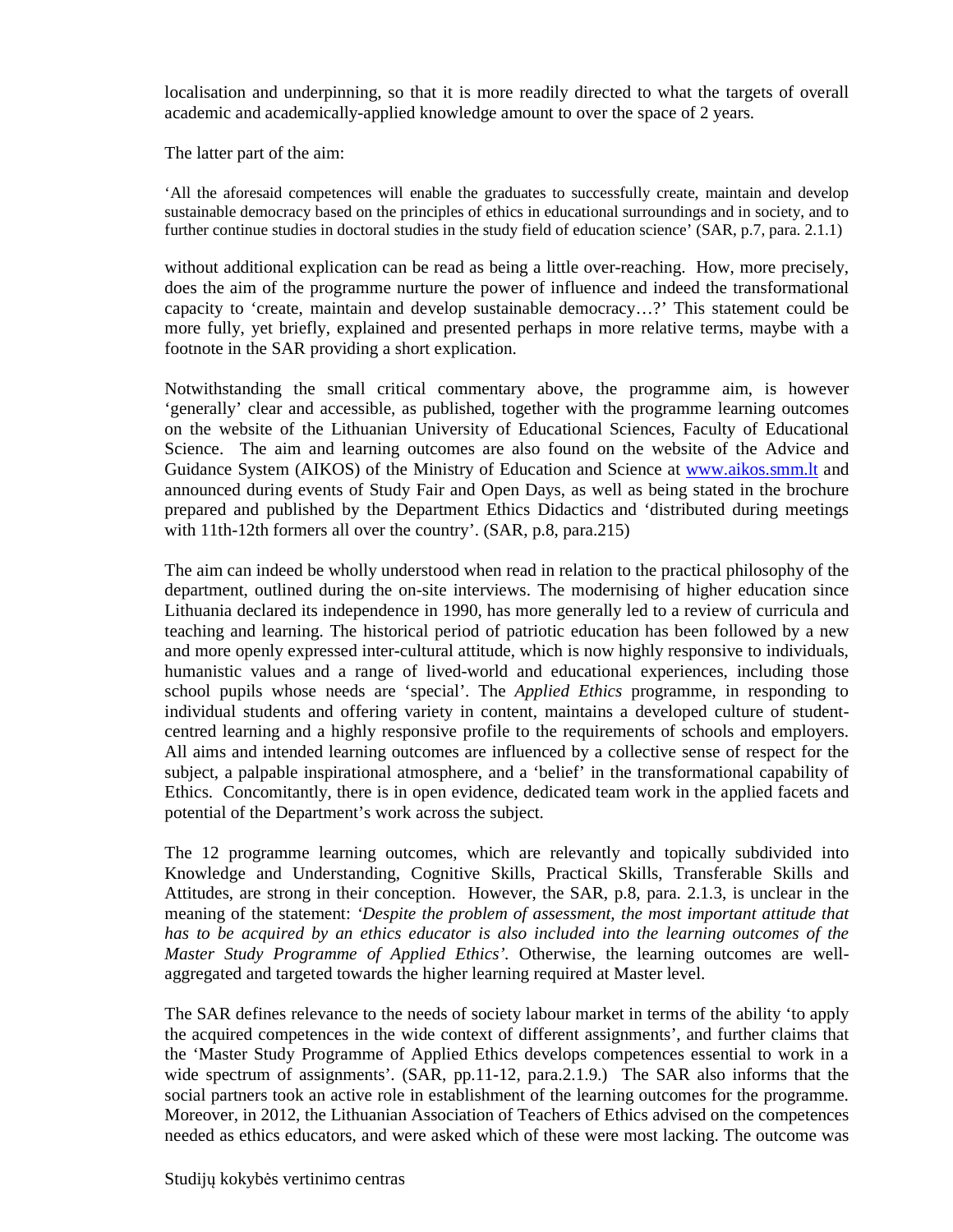that together with subject-specific knowledge, 'Master students should acquire knowledge and skills in modern didactics, development of learners' motivation, efficient conflict resolution, project design and implementation [and] leadership competences'. (SAR, p.12, para.2.1.10)

Regarding the levelness of the learning outcomes, they are set appropriately at Level 7 of the European Qualifications Framework (EQF). The stated transferable skills are of strong dimension, although the category 'Attitudes' could be developed a little more. The name of the programme, content and qualifications are compatible with each other. Compatibility is better judged when analysing the study subjects in Annex 3.1. The subject descriptors are indeed impressive in themselves, that is to say in their academic orientation and incision, and are distilled from the more general programme aim and learning outcomes. Some subject aims (goals) and learning outcomes are insufficiently distinct from each other; but, however, the study subjects are well-conceived, well-composed and of universal importance to the contemporary world of Ethics in Education.

Interrelatedness is in evidence, but there are no distinct overlaps. The programme aim and objectives conform to the statements made by: *The Law on Higher Education and Research of RL (*30 April 2009, No. XI-242): Article 8, point No. 2 (1); *The Statute of Lithuanian University of Educational Sciences*, approved by the Resolution of the Seimas No. XI-1398 of 19 May 2011: point No. 135; The *List of Study Areas and Fields in Which Studies are Offered in Higher Education Institutions* (Resolution No 1749 of 23 December 2009 of the Government of the Republic of Lithuania); *The Description of General Requirements for Master Study Programmes*, approved by the Order of the Minister of Education and Science No. V-826 of 3 June 2010; The *Descriptors defining levels in the European Qualifications Framework (EQF). (2008)* and *the Descriptor of the Lithuanian Qualification Framework (DLQF)*, approved by the Resolution of the Government No. 535 of 4 May 2010. The SAR also makes reference to the *Definition of the Qualification Degree of Second-Cycle Studies* presented in *the Dublin Descriptor* (2004) and to the *Description of Study Cycles*, approved by the Order of the Minister of Education and Science of LR No. V-2212 of 2 November 2011. (SAR, p.11, 2.1.6)

The substantiation of aims and learning outcomes for the Master Study Programme of Applied Ethics in the training of competently-equipped ethics educators across a range of levels and towards achieving the highest demands and meeting range of challenges, is grounded in the goals and objectives established in the General Ethics Curricular of Primary and Basic Education, approved by the Order of the Minister of Education and Science No. ISAK-2433 of 26 August 2008 and the General Ethics Curricular of Secondary Education, approved by the Order of the Minister of Education and Science No. V-269 of 21 February 2011. (SAR, p.11, para.2.1.8)

The SAR (p, 12, para.2.1.11) expresses confidence in acknowledging the constant improvement of the programme which follows the changes in Lithuanian strategic documents and is keenly influenced by European requirements for improving the quality of higher education, the demands of the labour market and progressive higher learning. The aims and study outcomes of the Study Programme are reviewed during the self-assessment of the Study Programme, which is every 6 years.

The Reviewers consider the programme aims and learning outcomes are generally clear and publicly accessible, based on academic and professional requirements, public needs and the needs of the labour market and are consistent with the type and level of studies and the level of the qualification offered.

The field illustrated in this section develops systematically and has distinctive features.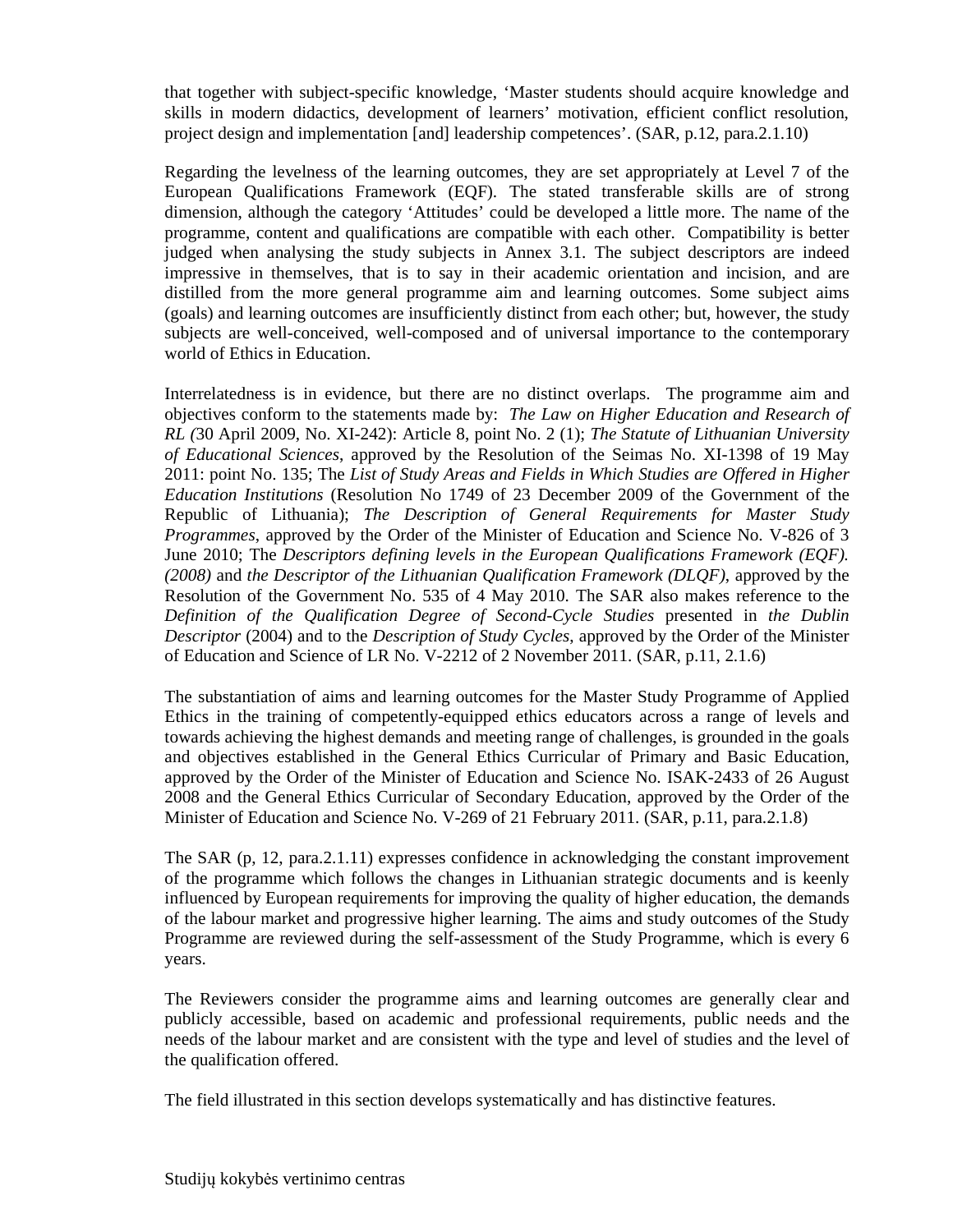## *2. Curriculum design*

The content of the subjects is consistent with the type and level of studies; the methods of the subjects/modules are appropriate for the achievement of the intended learning outcomes; the scope of the programme is sufficient to ensure the learning outcomes, and the content of the programme in its breadth, depth and updatedness reflects the latest achievement in science, art and technologies, in so far as these definitions (science, art and technologies) can apply to *Applied Ethics* and its dimensions across the programme. The design of the curricula meets the legal requirements.

The study subjects are extensive and encompassing: Ethics of Social Education; Politics and Ethics of Lithuanian Education; Crisis of the Modern Civilization and Moral Choice of a Person; Situation Management in a Group and Community; Projects of Social Education; Ethics of Social Dynamics; Political Ethics; Globalization Ethics; Business Ethics; Educational Research Methodology and Master's Paper Project; Didactics of Higher Education; Post-Modern Ethics; Human Rights: ideas and problems; Ethics of the Media; Fundamentals of Special Needs Education; Formation of Image in Social Processes; Scientific Research Practice and Master's Paper. These study subjects garner and activate a very full-range of academic emphases at Bologna second-cycle Master level. The subjects are evenly spread without repetition and are appropriate to the learning outcomes and award. It is appropriately noted that the General Programmes for Secondary Education which relate to the 11th-12th years, permit students to choose one of the following: Philosophical Ethics, Family Ethics, Ethics and Film, and Professional Ethics. Therefore the Reviewers recognise that students following the Bachelor and Master Study Programmes may have acquired some grounding in these modules.

The Master Study Programme is chosen by the teachers of Ethics 'who are willing to acquire new, or deepen the old, knowledge and skills, as well as acquire a higher qualification'. Equally, the Study Programme is 'chosen by teachers of other study subjects who have pedagogical education and are willing to teach ethics in the future'. The programme also caters for those whose careers are not education-related. (SAR, pp.4-5)

The Reviewers found that there was an even spread of subjects and distinct interconnections across the programme, but no particular overlaps were encountered. However, the Reviewers considered that there would be scope, in certain areas, for doubling up should the current programme experience severe recruitment difficulties, or should there be any other future necessity for a reduction in the staffing complement.

The Reviewers acknowledge that one of the most distinctive facets of the programme is the capacious coverage, which ensures maximum student opportunity for the gaining of theoretical and practical competencies in the field of *Applied Ethics* as a study programme, now increasing and deepening its existing relations with schools, business and industry. There are traditional philosophical subjects, and also modern areas of Ethics that tackle the media, business, family, film and a subject devoted to Lithuanian education. Equally, the list of defended Master papers, 2010 – 2012, is impressive, illustrating broad and demanding areas at Master level that have obviously been given sound academic counsel and supervision.

Furthermore, the subject descriptors and content illustrate an assured and thorough grounding in *Applied Ethics* which meet the criteria of the award at Master level. The subjects also identify a strong command of the programme in holistic terms, and pre-eminently serve as a model for the country's sole Master degree in *Applied Ethics,* substantially focused on education.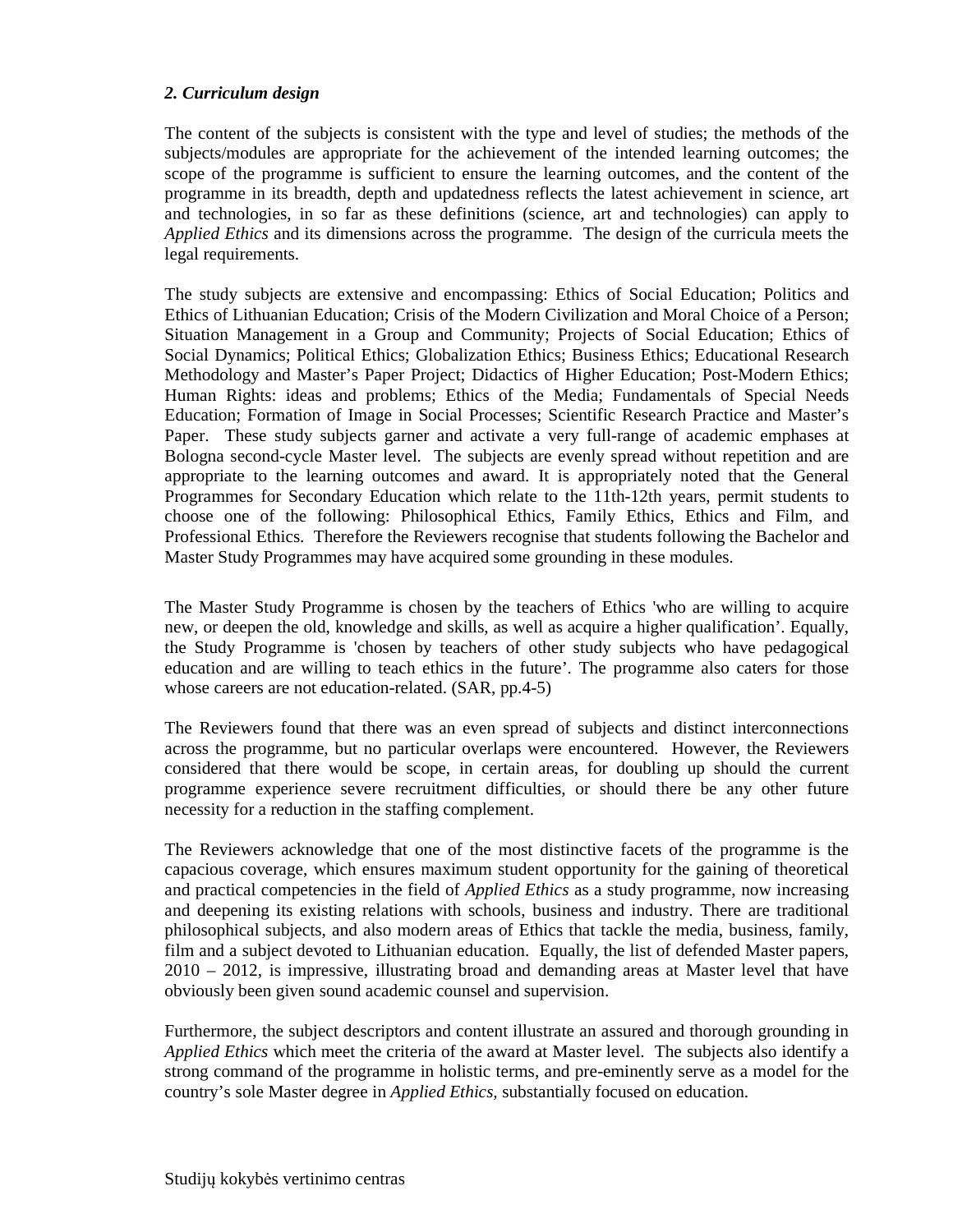Current students working in non-education related areas, who attended the scheduled on-site interviews, included representatives from the fire service and a beauty salon. They offered enthusiastic reports on the relevance of Ethics to their chosen fields. Similarly, graduates working in the fields of choreography and telecommunications, spoke about the moral facets of dance and the importance of Ethics (where in the latter example there is an Ethics Commission) to customer and staff relations. Through the Lithuanian Association of Teachers of Ethics, of which there is a membership of over a 100, *inter-alia,* schools benefit from methodological support and the benefit of student research in schools. There are school competitions held in Ethics; and for these, tasks are assembled by Departmental students, under the supervision of lecturers from the Department. Winners attend the Lithuanian University of Educational Sciences to receive their awards and take part in the supporting conferences. The Department hosts the annual meeting of the Association, which in essence, functions as a professional body.

The subjects of *Applied Ethics* seeks to 'develop new ways of behaviour and thinking as well as by changing the cultural space of common being and interrelations'. (SAR, p.3) The programme's duration is 2 years and has a volume of 120 credits (3200 hrs.). Students in Semesters 1 to 3, study 5 study subjects and 2 subjects are taken in Semester 4, as illustrated in the SAR, Table 4. These arrangements are in accordance with the Description of General Requirements for Master Study Programmes approved by the Order of the Minister of Education and Science of RL No. V-826 of 3 June 2010. The volume of a semester is 30 credits, comprising 16 weeks of contact, independent work and 4 weeks dedicated to examinations. (SAR, p.13, para.2.2.1) The Reviewers agreed that the learning outcomes are closely and strongly linked to the study subjects. Summative examinations are applied to the taught programmes. (SAR, p.15, para. 2.2.9)

Research is organized carefully and systematically, resulting in a 30 credit allocation award for the Master Paper. In Semester 2, 6 credits are allocated to the subjects "Educational Research Methodology" and "Master's Paper Project", while in Semester 4, 24 credits are awarded for research work, its design, planning, undertaking and implementation. Empirical work is negotiated by the students who, at this stage, are equipped to build on the preparation achieved in Semester 2.

The Reviewers consider that the curriculum design meets legal requirements, that the study subjects and modules are spread evenly, that their themes are not repetitive and that the content of the subjects and modules is consistent with the type and level of studies.

The field illustrated in this section is exceptionally good.

#### *3. Staff*

The Master Study Programme of Applied Ethics is staffed by a small number of highly-qualified teachers, comprising 4 professors, 4 associate professors, 1 lecturer doctor and 2 lecturers, whose age ranges are: 3 teachers, 30-40 years old; 2 teachers, 41-50 years old; 2 teachers, 51-60 and 3 teachers 61-70 years old. There is 1 teacher who is older than 70. Concerning experience: 2 teachers exceed 30 years; 1 teacher is experienced to 30 years; 4 teachers are experienced between 11 to 20 years, while 3 teachers are experienced up to 10 years. All hold full-time posts at LUES, with exception of 1 colleague who is part-time. (SAR, p.20, para. 2.3.2)

The study programme is delivered by academic colleagues who meet the legal requirements in terms of qualifications; staff are more than adequate to ensure the learning outcomes, and are also sufficient in number to ensure the adequate provision of the programme. Moreover, as well as being professionally well-qualified, the academic staff are research-active, well-published and exhibit a high-level and wide-ranging writing across the dimensions of *Applied Ethics.*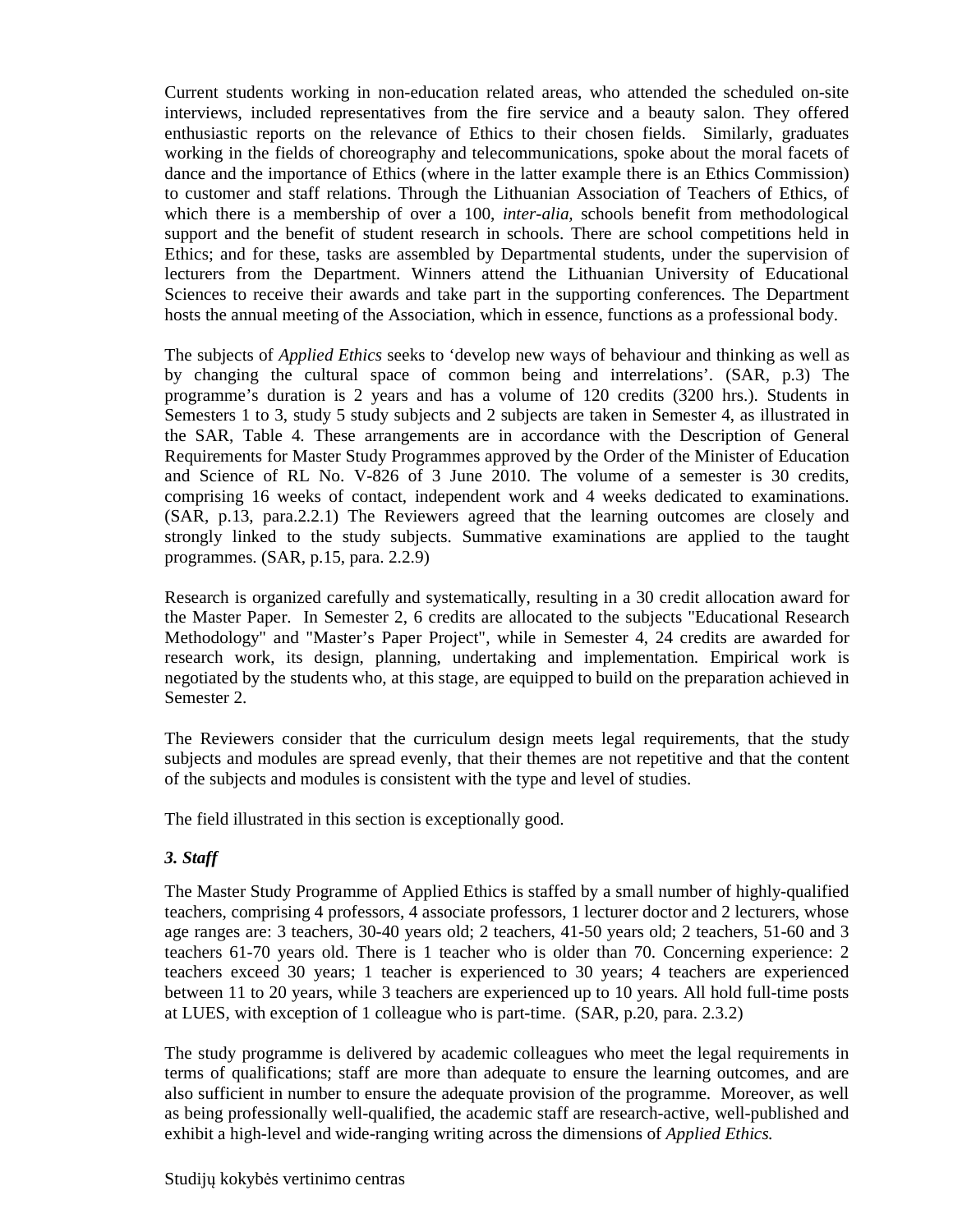The academic staff are active across a broad and impressive range of related disciplines which include: Lithuanian Identity, Lithuanian Philosophy, Technological Competence, Special Needs, Teacher Education, Social Stratification, Citizenship, Aesthetics, Semiotics, Political Philosophy, Education Reform, Research Methodology, Human Rights, Intercultural Education, Social Education, Competence Studies, Phenomenology, Didactics of Higher Education, Politics and Ethics of Lithuanian Higher Education, Ethics of Politics, Business, Media and Bioethics.

Regarding professional development, there is an attestation system for the staff development of teachers (regulated by the Resolution of the LUES Senate: "The Regulations for Assessment and Tenders for Occupying Positions of Teachers and Researchers of Vilnius Pedagogical University" 22 September 2010, No. 106)). This means that between 3-5 years of service, a teacher undergoes assessment and his/her professional life, pedagogical, research and educational activities. Classes are peer-reviewed and students' opinion is surveyed. (SAR, p.25, para.2.3.7) The Department (also the University and Faculty) encourage and support teachers to participate in professional development and cover travelling or accommodation expenses where financially feasible.

While the SAR (pp.35, 2.6) illustrates a range of managerial layers, conveying, an image, albeit speculatively, of over management, the reality is that academic colleagues, as 'image-makers' enjoy empathetic relationships, and from administrative colleagues, receive as much support as can be given towards facilitating their teaching resources and funding possibilities for conferences and mobility. The average weekly teaching load is 16 hours, which is somewhat heavy for a researching scholar in today's competitive climate.

Annually, there is very little turnover in the programme. 1 teacher has recently been recruited to teach the Social Project Design. This post was taken up in autumn, 2013.

Concerning professional development a perspective plan was approved on 18 March 2013 by the Faculty Council. This plan 'provides for spheres, forms and methods and frequency of professional development' and states that each teacher should participate in at least 'one scientific conference, deliver at least one presentation and/or prepare and publish one research article'. (SAR, p.25, para.2.3.8) Overseas lecturers are invited to deliver interactive teaching. In March 2013, a colleague from J. Strossmayer University, Faculty of Pedagogy and Psychology, Osijek, Croatia, delivered a lecture for Master students on "Action Studies: Theory and Practice." In the near future, the Faculty will be enriched by 4 new staff members, who will shortly defend their doctoral dissertations. (SAR, p.26, Table 7)

Apart from the impressive publications on teaching and methodological aids, the, most distinguished monographs include the fundamental monograph by Assoc. Prof. K. Stoškus "*Rezignacija, arba mirties filosofijos iššūkis modernybei"(Resignation, or the Challenge of Death Philosophy on Modernity)* Vilnius, VPU publishing house, 2011, p. 604; monograph of Professor J. Balčius "*Dorovinio lietuvių identiteto prigimtis ir prasmė*" *(Nature and Sense of the Moral Identity of Lithuanians)*, Vilnius: KFMI, 2005, p. 351; monograph by L. Anilionytės "*Naujųjų amžių etikos profiliai*" *(Profiles of Ethics in the New Ages)*, V.: LUES, 2011, p. 228.

The SAR (p.22, 2.3.5) illustrates an impressive list of international conference and international project participation by academic colleagues who, equally impressively in the interests of their country, also 'organize International Days of Ethics and related scientific conferences, as well as Olympiads of Ethics for Lithuanian school students every year'. (SAR, p.23, para.2.3.5)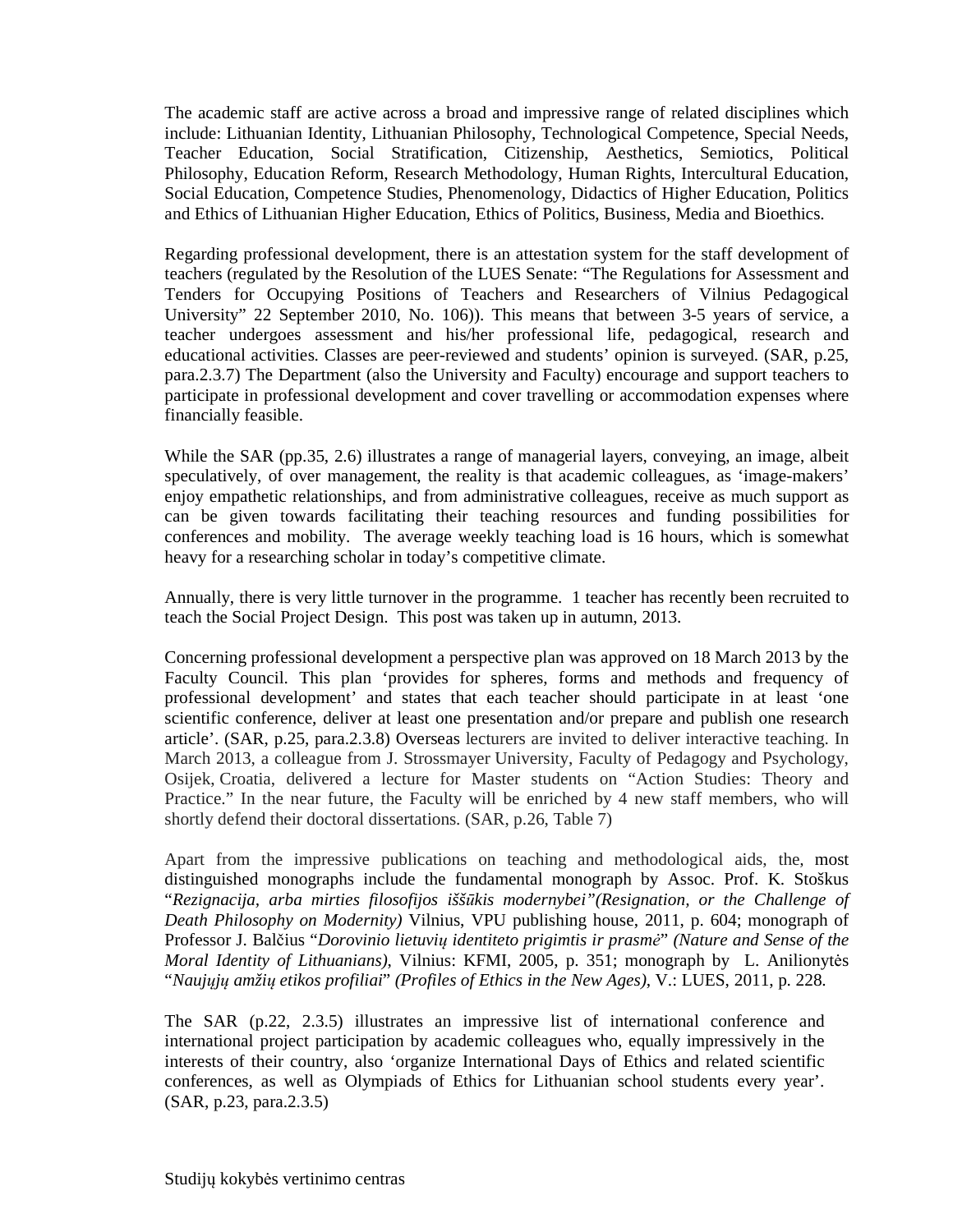The Reviewers conclude that the study programme is provided by staff with a profile that exceeds the legal requirements, that the staff number and qualifications are more than adequate to ensure the learning outcomes and that the teaching staff turnover is able to ensure an adequate provision of the programme.

The field illustrated in this section is exceptionally good.

# *4. Facilities and learning resources*

Given the relatively small numbers of students on this programme, the current premises, facilities and learning resources appear more than adequate, but these depend almost entirely on the quality of the dedicated space and very much on the wider use of premises, rooms and resources at any given point in time. Reviewers found the study facilities to be adequate, and from interviews with staff and students, it was found there were no space shortages, no overcrowding and no booking queues for the use of technology and equipment.

The SAR (p.26, 2.4) illustrates the capacity of 21 classrooms which were used to meet the needs of the study programme. 7 equipped rooms (from January 3013) have now been allocated to the Faculty of Education. All the teachers have acquired certificates for using smart boards and can also use portable computers. There are also excellent possibilities for students to engage in independent work in the four reading rooms: Theory of Education Study Room, Labaratory of Psychology Training, Education Labaratory and the Labaratory of Pre-School education. These facilities are open from 9 a.m. till 17 p.m. (SAR, pp.26-27, 2.4.)

All the computers have the required software – *Microsoft Office (Microsoft Word, Microsoft Excel, Microsoft PowerPoint).* Internet Explorer, Mozilla, Firefox, Acrobat Reader, Macromedia, Flash MX have been readily installed, and university premises are equipped with free access Wi-Fi, and the computers available at the computer rooms contain data-processing programmes SPSS, KOKYBIS to support students in conducting scientific research. Students have wide access to library resources – books (over 517777 copies of teaching resources, over 160074 copies of research and other sort of publications, 32763 copies of the titles in fiction). SAR, p.28, 2.4). There are national and international databases (around 40) which can be freely accessed both in the library and at home. The stacks' system of book loans works well and offers a good facility for students. It is a well-provisioned resource base containing monographs, textbooks and journals. The journal provision in the library is visibly attractive and well organsised in terms of current and back copies. A new, capacious and impressive libary is currently under construction and should be ready for occupancy within the next twelve months.

The library also subscribes to databases, which are accessed for the University computers, and some of them may be accessed from other computers with special passwords. The readers of the Library have access to more than 20000 full-text journals and other publications. The databases subscribed by LUES Library include: Academic Search Complete EBSCO Publishing, America: History & Life with Full Text EBSCO Publishing; Cambridge Journals Online**;** Education Research Complete EBSCO Publishing, ERIC EBSCO Publishing; Historical Abstracts with Full Text EBSCO Publishing; Archive of Lithuanian bibliographic database of periodicals and articles**;** Literary Reference Center EBSCO Publishing; MasterFILE Premier EBSCO Publishing; Oxford Music Online**;** Oxford Reference Online: The Premium Collection**;** Oxford University Press: Oxford Journals Online; PsycARTICLES EBSCO Publishing; Research Starters - Sociology EBSCO Publishing; SAGE Journals Online; ScienceDirect Electronic versions of Elsevier journals; SocINDEX with Full Text EBSCO Publishing; Teacher Reference Center EBSCO Publishing and others. (SAR, p.28, 2.4)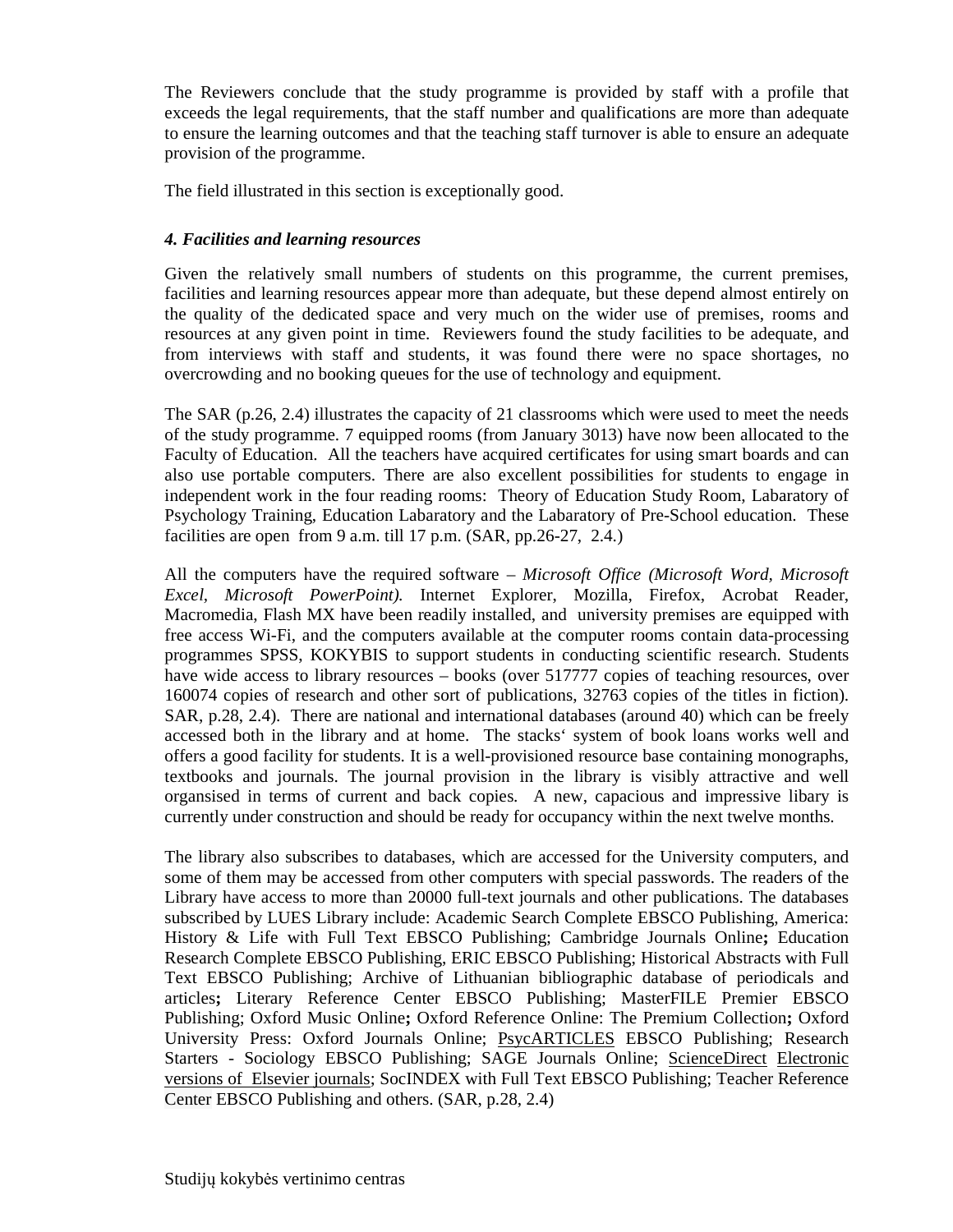As particular strengths, the SAR (p.29, Table 9) states that the renewal of premises and modern equipment has produced sufficient facilities for the attainment of learning outcomes. The methodological resources – textbooks, books, periodicals and data-bases - the SAR also claims to be sufficient to meet the requirements for research in Ethics and Ethics education. Results from the Reviewers' investigations support this view.

The Reviewers conclude that the premises for studies are adequate both in their size and quality, that the teaching and learning equipment (laboratory and computer equipment, consumables) are adequate both in size and quality, that the institution has excellent arrangements for students and that the teaching materials (textbooks, books, periodical publications, data-bases) are adequate and accessible.

The field illustrated in this section is exceptionally good.

# *5. Study process and student assessment*

The SAR (p.29, para. 2.5.1) states that applicants who have a university education in first-cycle studies in the field of Social Sciences (Education) may be admitted to Master programme of *Applied Ethics***.** There are specific additional requirements for students holding a first-cycle degree in a subject other than social science, and also for applicants with limited teaching experience. Admission requirements are clear, well-grounded, publicly announced and in accordance with the regulations provided for in the Order of the Minister of Education and Science of RL. The general requirements for Master study programmes (and arrangements for the 'types' of Bachelor applicant for Master study) are in place, and the selection of applicants is in accordance with the competition score-criteria, drawn by 'calculating the weighted average score of study subjects in the study field, final examination mark, or final mark for the Bachelor's Paper'. (SAR, p.29, para. 2.5.1.)

The study process in academic support is well-developed. Information available is quite copious for students, who, in learning strategies, are actively encouraged in the reflexive process. Students are given an opportunity to enter ERASMUS exchange, though there is there is a lack of foreign universities providing a master programme of this type so, generally students can only be mobile in relation to philosophical programmes. On the other hand, students themselves admitted that mobility is an obvious problem for working people, and Master studies do not always prioritize mobility. The Department, nevertheless, remains ambitious in this area and is seeking some shorter-term mobility arrangements. Moreover, the Department has invited a foreign teacher who gives courses once in every 2 years. Students are satisfied with this arrangement. However, the Reviewers believe that the Department should explore every means possible to establish feasible forms of mobility.

Assessment policies and strategies are clear in the table set out in the SAR (p.31, Table 12) and in the subject studies, broader illustration and due academic diligence are clearly in evidence. Students present papers at the Young Scientists' Conferences, and are encouraged to publish articles (in November, scientific journal "Man and the Word" will be released with the Special Edition containing papers featuring Student Research). To date, however, the number of student articles published is small. (SAR, p.33, Table 13)

Regarding the programme providers' expectations, the survey of the representatives of employers (Compliance between Master Studies and Needs of the Labour Market 2006), stated that graduates of the Master study of programme of *Applied Ethics* […] in the future 'will make up 50% of all the newly recruited employees' in the education sector. (SAR, p.5)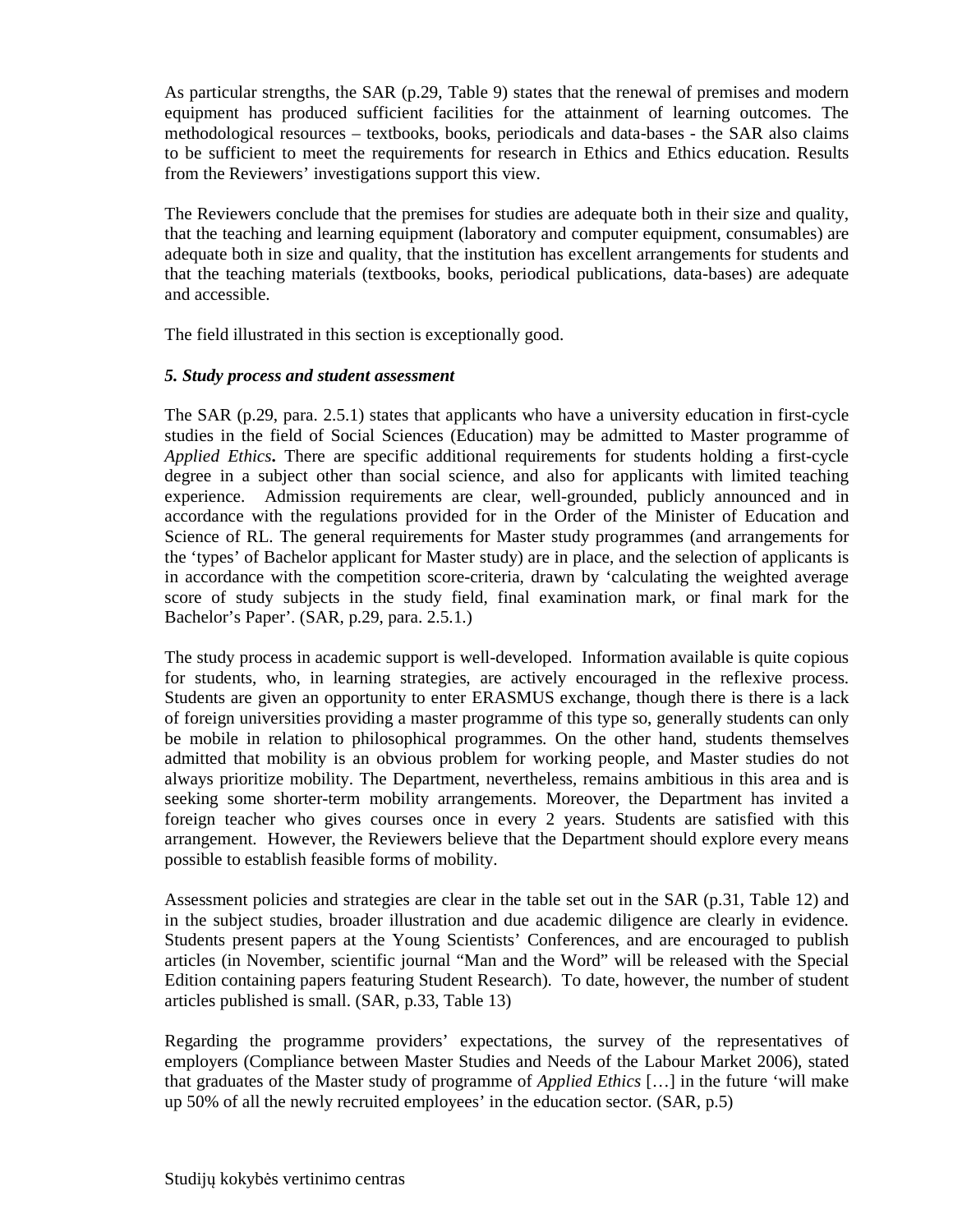During on-site interviews, students reported that 'everything was clear and precise, that the lecturers were 'very good', consistent in their comments on grades (grade-related criteria) and engage in a high-velocity turn around in same-day marking delivery return to students. Full-time students attend LUES for two weeks each month. Students referred to the high moral values integrated into the teaching, stated how USB flash drives and email support are made available, and referred also to the use of video, self-analysis and the possibilities for Skype conferencing.

However, one of the intended learning outcomes (SAR p.7, para. 2.1.2) refers to the students' ability to apply the main conceptions of modern ethics to the specialist and non-specialist audiences. In this, not all the students were satisfied with the practical aspects of studies. In the SAR (p.12, para. 2.1.12) some students declared that studies should be more practice-oriented and more closely related to everyday reality. Again in the SAR (p.18, 2.2.16), 3 students state that there is a necessity to match the theory with reality.

The *Applied Ethics* programme involves methods which engage with a range of activities, including problem-based teaching, case studies, self-assessment, peer review, modelling of practical problem-solving, role-play and analysis of visual material, which are applied in the study field geared towards students' competences in leadership in education, learning and professional development. In addition to further problem-based teaching methods, the programme contains modelling of solutions to Ethics and educational issues, reflexive strategies, individual and group creative assignments, meta-cognitive kinesthetic research and analysis of visual material. There are engagements with problem-based teaching, peer review of research work, research projects, group learning and the analysis of internet data-bases, used in the study subjects, which address research on Ethics education. (SAR, p.17, 2.2.15)

When studies commence, students are familiarized with the intended learning outcomes of the study subject, evaluation criteria, cumulative assessment, formative procedures and the technical assessment methodologies, such as the weighted coefficients of each part and how aggregation is achieved. Similarly, the processes for written feedback are explained. These are provided in a form of email, or through a review of a student's work. (SAR, pp.32, 2.5.5) Student completion rates are generally high.

The Reviewers found that academic support was quite freely available to students, and of particular importance to the engagement with research, though general study support was also available. Teachers on the programme were found to be generous with their time and advice. Students as individuals benefit from consultation with teachers, administrative staff of the Department and the Faculty, and also from a range of specialists representing both study and research divisions of the University. Group consultations are also aspects of the support process, and there are also consultation possibilities via email. Career advice is often provided during lectures, seminars and through individual consultations, as part of the student experience. Information concerning career vacancies is made available on the website of the University, and since the establishment of the Career Centre in 2009, professional advice has been available to all students. The Statute of LUES provides for the possibility of studying through bespoke or individual study programme arrangements; however, no student undertaking the Master Study Programme of *Applied Ethics* has ever expressed such a request. Psychological support is available, and LUES offers a range of social support and activities. (SAR, pp.32-33, 2.5.5)

A range of scholarships are available from the University Scholarship Fund, although these are not granted to students who fail to fulfil the programme during a semester, who are on academic leave, or who pay full tuition fees for studies. Scholarship support is also unavailable to unclassified students, and to students, who repeat studies. Students in financial hardship, may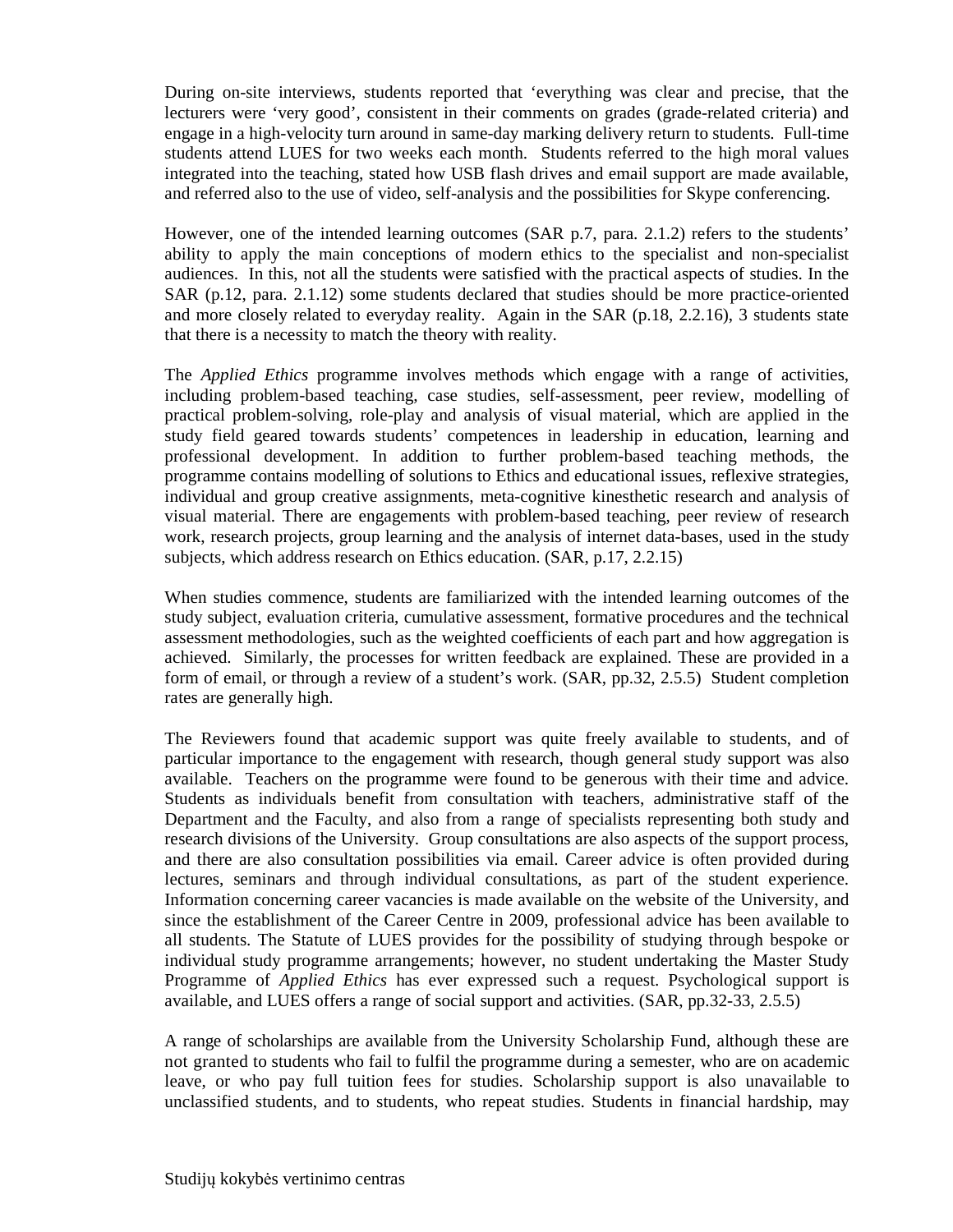qualify for a reduction in tuition fees, up to by 20 % at the discretion of the Dean of the Faculty, provided the student does not carry academic debt.

The Reviewers consider that the admission requirements are clear and well explained, that students are encouraged to participate in research and applied research activities, though mobility needs greater effort and strategy. LUES ensures an adequate level of academic and social support and the assessment of students' performance is clear, adequate and publicly available. The professional activities of graduates meet the programme providers' expectations.

The field illustrated in this section develops systematically and has distinctive features.

## *6. Programme management*

The administration and quality assurance of the Study Programme are conducted in accordance with: the Statute of LUES (approved by the Seimas of the Republic of Lithuania, Resolution No. XI-1398 of 19 May 2011); the Regulations of the Centre of Academic Quality of LUES (approved by the Senate of LUES , Resolution No. 93, 17 April 2012); the Study Regulations of LUES (approved by the Resolution of the Senate No. 23 of 14 December 2005, supplemented by the Resolution of the Senate No. 90 of 31 May 2006, the Resolution of the Senate No. 49 of 28 January 2008, the Resolution No1-209 of 20 January 2010); the Procedure for External Assessment and Accreditation of Study Programmes and the *European Standards and Guidelines for the External Quality Assurance in the Higher Education Area.* (SAR, p.34, 2.6)

A number of layers of management are in operation – University, Faculty, Department and Programme. Rather than being an overweighted bureaucracy, the Reviewers found these to be competent mechanisms for the oversight of day-to-day affairs and conducive to the effective running of the *Applied Ethics* programme, without being overly intrusive and burdensome. The ESG Guidelines (*European Standards and Guidelines for Quality Assurance in the European Higher Education Area*) are mentioned as governing procedures in terms of quality assurance, though nothing is mentioned as to their specific operation.

The structural changes that have been implemented since 2011 now include a senior specialist for the quality of studies and 'whose main function is to analyze national, EHEA and EU legal acts regulating the quality of studies and apply them in the University'. This is also means that the work of quality assurance is far more centralized. (SAR, p.35, 2.6)

Students' opinion surveys are undertaken following each semester and social partners' opinions (at programme level) are sought once each year. Students have their say in their reactions *vis-àvis* the conducting of assignments and a range of concomitant teaching and learning matters. Questions can be raised during individual student consultations, and students can make individual requests and state their opinions through questionnaire surveys. Through these means, students' participation in the improvement of the quality of the study programme is ensured. For example, by request, students recommended the discontinuance of the subject 'Child Protection' since the teaching methods proved to be superficial, offering no deep insights into this area of social education. Such recommendations were listened to and followed up by decisive action to remove the subject from the curricula.

At programme level, The Committee of the Study Programme is responsible for the implementation of the programme, the preparation of the self-assessment documents and their compliance with the requirements of the Ministry of Education and Science. This process works well to the benefit of all participants. Notwithstanding these matters, together with support from the Faculty and University, future action should include the widest debate possible on recruitment. This means developing new national and international marketing strategies to secure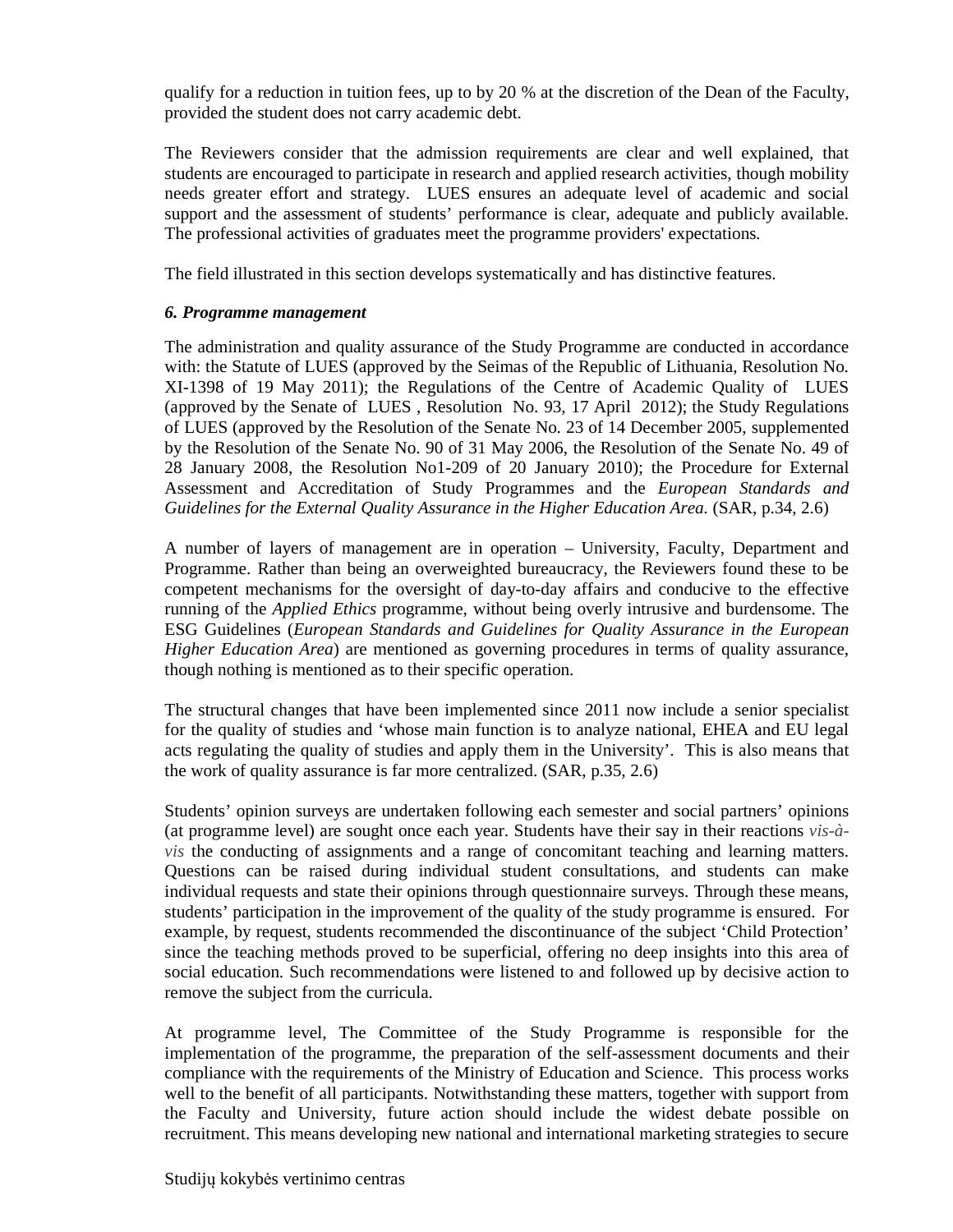the future of the Department and its work. This is a recognized concern for the whole Department whose responses during on-site interviews included phrases containing the words 'save' and 'survive', which intimated their recognition of the need to work hard at preserving the future of *Applied Ethics.* 

The internal procedures are effective and efficient and dedicated to the improvement of the programme towards the evaluation of any changes, minor modifications, revision of the action plan and any envisaged changes to teachers' research activity and professional development. Reviewers found that quality-assurance feedback and evaluation impacts on learning facilities and the programme infrastructure.

 Throughout the on-site interviews, on more that one occasion, the Head of Department received the commendation of her colleagues for skills in endeavour, adaptability and day-to-day management.

Reviewers consider that the responsibilities for decisions and monitoring of the implementation of the programme are well allocated, that information and data on the implementation of the programme are regularly collected and analysed, that the outcomes of internal and external evaluations of the programme are used in general for the improvement of the programme, that the evaluation and improvement processes involve stakeholders and that the internal qualityassurance measures are effective and efficient. Reviewers also found excellent leadership and management at Departmental level.

The field illustrated in this section is exceptionally good.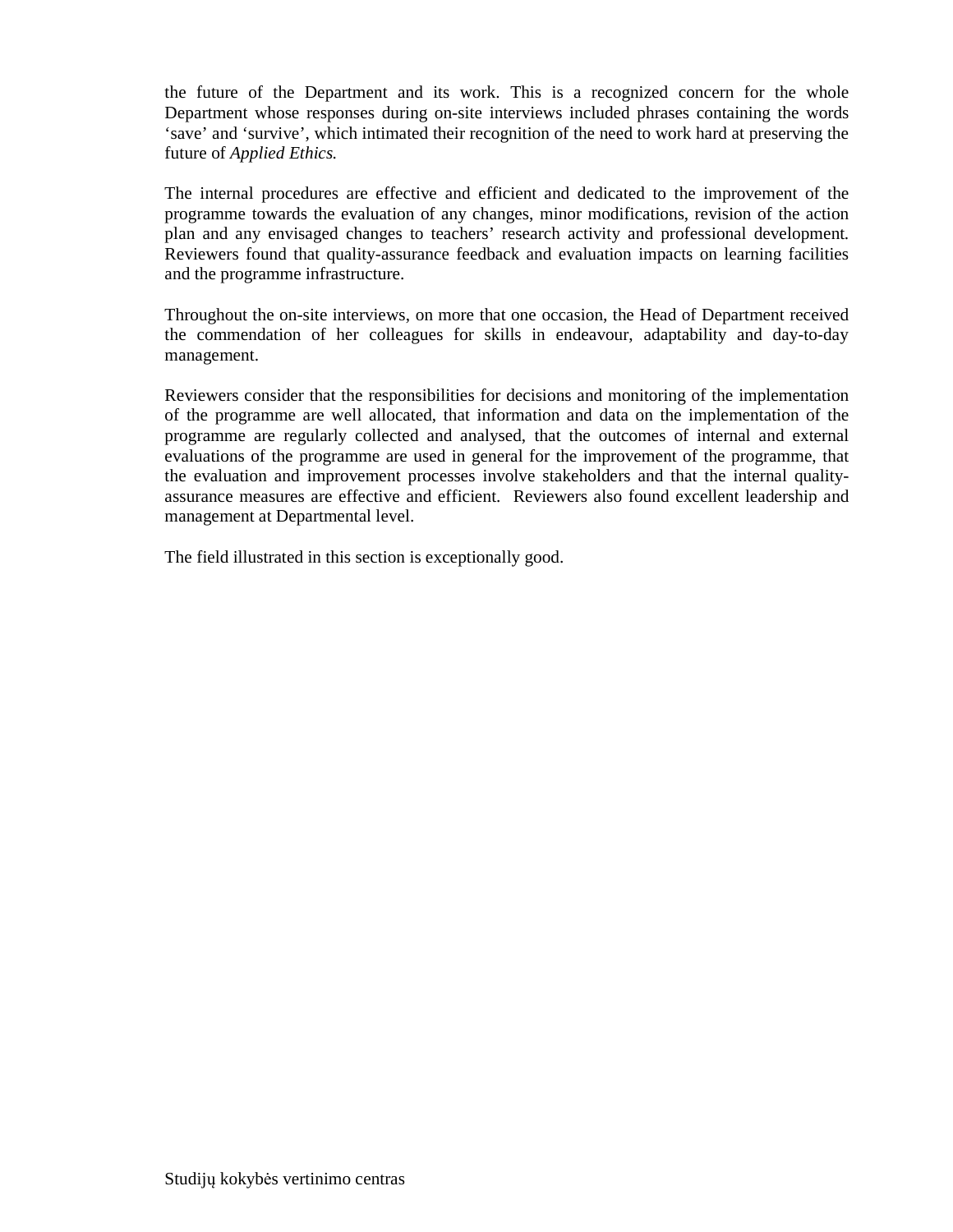#### III. RECOMMENDATIONS

- Make very effort possible to develop short-term partnerships for student mobility/exchange.
- Mount vigorous and robust national/international marketing strategies, showcasing the attractiveness of ethics and the curricula on offer.
- Develop more practical packages for teachers and professionals to take into schools and the workplace.
- Tackle the problem of translation (Lithuanian) in terms of texts and online resources.
- Develop EU interest in Ethics and Education and seek funding, where possible, from all EC/EU sources.
- Consider one house-style referencing system for Master thesis, and revisit policy on research outcomes, as to whether an economical or discursive method/practice is preferable.
- Maintain and increase the levels of excellence clearly in evidence.

## IV. SUMMARY

There is in evidence a powerful culture of Ethics in the department, high motivation and influence and the dissemination of this to schools and the workplace. There are very good staffstudent relationships and a facilitative well-constructed curricula, revealing excellence in the overall offering available to students. The curricular components are attractive, carefully considered, up-to-date, coherent and have practical interventionist possibilities. Within the Department there is excellent belief in the power of Ethics as a transformative subject. There are excellent relations with schools gained through (but not exclusively) the Lithuanian Association of Teachers of Ethics. There is a highly-responsive assessment practice, with academic colleagues discharging same-day return of marked essays and assignments.

The programme offers a mature pedagogical experience, coupled with excellent professional opportunity in schools and in other contexts. Internally, study facilities appear to be excellent as do library and software provision. Students are given the opportunity to seek representation on various committees and to make contributions to the quality assurance process. There is evidence of strong student-support services, careers and progression into the world of work.

Evidence of bespoke arrangements for students with particular needs, such as timetabling, complement the many excellent features of this programme, and graduates, stakeholders and other interested parties enjoy excellent relations with the Department. Inspirational attitudes are palpable and the Department strives to increase the range of ethical applications. Commendations given to the Head of Department (declared on more than one occasion during on-site interviews) came freely, entirely without prompt or leading questions from the Reviewers.

Sustainability and mobility remain challenges for the future and it is hoped that the support for this programme, and the high regard in which it is held, will continue to provide a profitable future, though, new, creative and robust strategies will be called for in the current testing economic times for higher education experienced by many countries. The SER was well conceived and presented.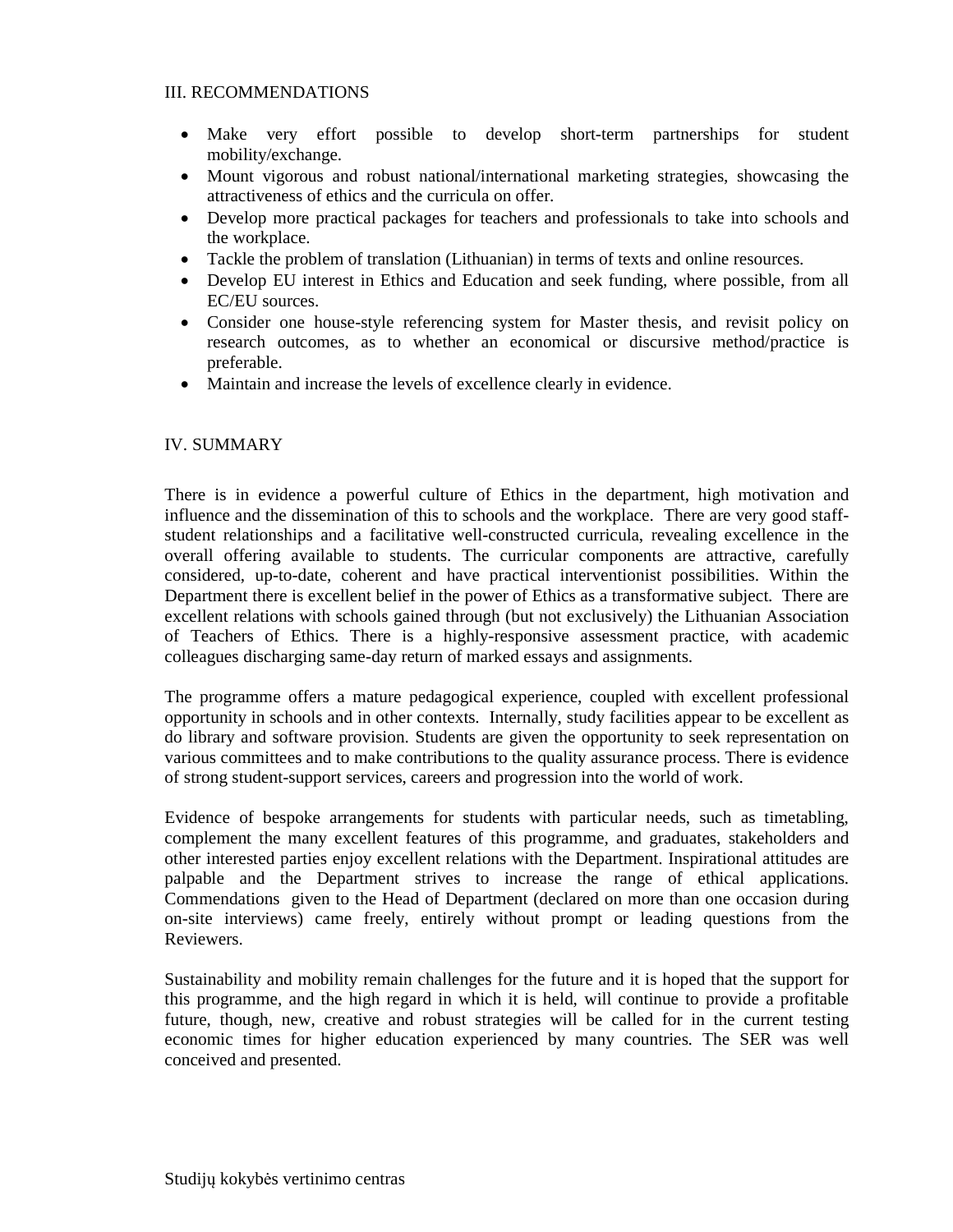Overall, the Reviewers gained a very positive impression of *Applied Ethics.* They commend its structure and delivery and wish the Department continued high-level success in the future. The high points awarded, at 22 from a maximum of 24 are very well-deserved.

## V. GENERAL ASSESSMENT

The study programme *Applied Ethics* (state code – 621X20012) at Lithuanian University of Educational Sciences is given **positive** evaluation.

#### *Study programme assessment in points by evaluation areas*.

| No. | <b>Evaluation Area</b>                                                                                     | <b>Evaluation Area</b><br>in Points* |
|-----|------------------------------------------------------------------------------------------------------------|--------------------------------------|
| 1.  | Programme aims and learning outcomes                                                                       |                                      |
| 2.  | Curriculum design                                                                                          |                                      |
| 3.  | <b>Staff</b>                                                                                               |                                      |
| 4.  | Material resources                                                                                         |                                      |
| 5.  | Study process and assessment (student admission, study process<br>student support, achievement assessment) |                                      |
| 6.  | Programme management (programme administration, internal quality<br>assurance)                             | 4                                    |
|     | <b>Total:</b>                                                                                              |                                      |

\*1 (unsatisfactory) - there are essential shortcomings that must be eliminated;

2 (satisfactory) - meets the established minimum requirements, needs improvement;

3 (good) - the field develops systematically, has distinctive features;

4 (very good) - the field is exceptionally good.

| Grupės vadovas:<br>Team leader: | Dr. Terence Clifford-Amos                      |
|---------------------------------|------------------------------------------------|
| Grupės nariai:<br>Team members: | Prof. dr. Jesus Maria Angélica Fernandes Sousa |
|                                 | Ilze Vitola                                    |
|                                 | Prof. dr. Tomas Kačerauskas                    |
|                                 | Ariadna Čiurlionytė                            |
|                                 | Meda Keleckaitė                                |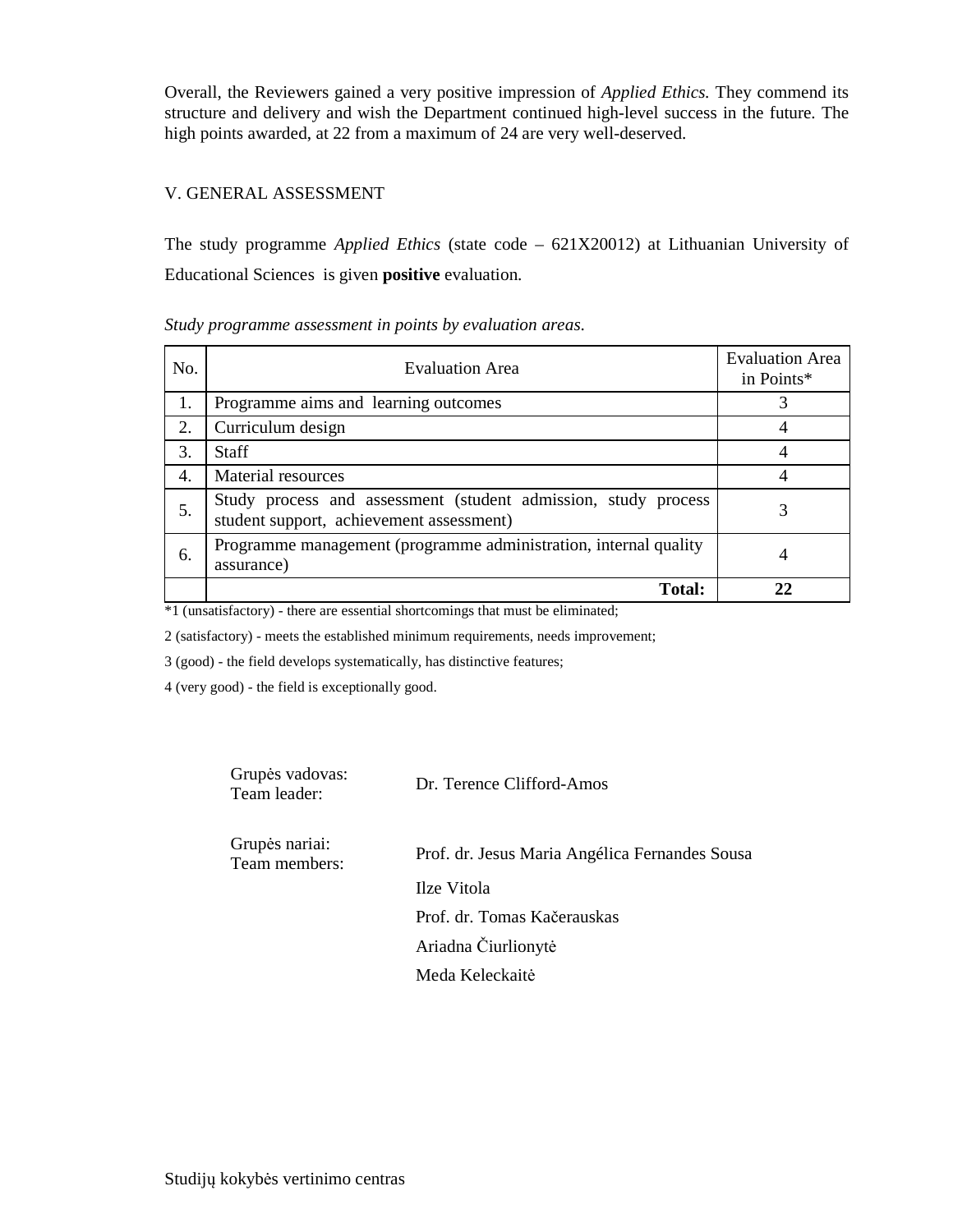<...>

## V. APIBENDRINAMASIS ĮVERTINIMAS

Lietuvos edukologijos universiteto studijų programa *Taikomoji eetika* (valstybinis kodas – 621X20012) vertinama **teigiamai**.

| Eil. | Vertinimo sritis                                 | <b>Srities</b><br>įvertinimas, |
|------|--------------------------------------------------|--------------------------------|
| Nr.  |                                                  | balais*                        |
| 1.   | Programos tikslai ir numatomi studijų rezultatai | 3                              |
| 2.   | Programos sandara                                |                                |
| 3.   | Personalas                                       | 4                              |
| 4.   | Materialieji ištekliai                           | 4                              |
| 5.   | Studijų eiga ir jos vertinimas                   | 3                              |
| 6.   | Programos vadyba                                 | 4                              |
|      | Iš viso:                                         | 22                             |

\* 1 - Nepatenkinamai (yra esminių trūkumų, kuriuos būtina pašalinti)

2 - Patenkinamai (tenkina minimalius reikalavimus, reikia tobulinti)

3 - Gerai (sistemiškai plėtojama sritis, turi savitų bruožų)

4 - Labai gerai (sritis yra išskirtinė)

#### IV. SANTRAUKA

Katedroje akivaizdžiai egzistuoja tvirta etikos kultūra, didelė motyvacija ir įtaka bei šių idėjų sklaida mokyklose ir darbo vietose. Sukurti labai geri personalo ir studentų santykiai, gerai parengtas naudingas studijų turinys, atskleidžiantis kompetenciją bendrame pasiūlyme studentams. Studijų turinio komponentai yra patrauklūs, kruopščiai apsvarstyti, atnaujinti, nuoseklūs ir turintys praktinių pritaikymo/intervencinių galimybių. Katedroje tvirtai tikima etikos, kaip transformacijos dalyku, galia. Užmegzti puikūs santykiai su mokyklomis, kurie sukurti (tačiau ne tik) Lietuvos etikos mokytojų asociacijos dėka. Sukurta labai imli vertinimo praktika, kuomet studentams tą pačią dieną grąžinami įvertinti esė ir užduotys.

Programa siūlo įgyti brandžią pedagoginę patirtį kartu su puikiomis profesinėmis galimybėmis mokyklose ir kitur. Vidinė studijų materialioji bazė atrodo puikiai: tiek biblioteka, tiek aprūpinimas programine įranga. Studentams suteikiama galimybė siekti atstovavimo įvairiuose komitetuose ir prisidėti prie kokybės užtikrinimo proceso. Akivaizdu, kad sukurtos stiprios studentų rėmimo paslaugos, karjeros galimybės ir įsiliejimas į darbo rinką.

Akivaizdu, kad yra suderinti susitarimai su specialiųjų poreikių turinčiais studentais, kaip antai, tvarkaraščiai, kurie papildo puikią programą, o absolventai, socialiniai partneriai ir kitos suinteresuotosios šalys gali džiaugtis puikiais santykiais su katedra. Įkvepiantis požiūris yra apčiuopiamas, o katedra siekia išplėsti etikos taikymo spektrą. Pagyrimai katedros vedėjai (daugiau kaip vieną kartą interviu metu) buvo išsakyti laisvai, be jokių tikslių arba tikslingų ekspertų pateikiamų klausimų.

Tvarumas ir mobilumas ir toliau išlieka ateities iššūkiais. Tikimasi, kad parama šiai programai ir jos labai aukštas vertinimas toliau užtikrins naudingą ateitį, nors yra poreikis kurti naujas, kūrybingas ir tvirtas strategijas, norint išlikti šiais išbandymų pilnais ekonominiais laikais